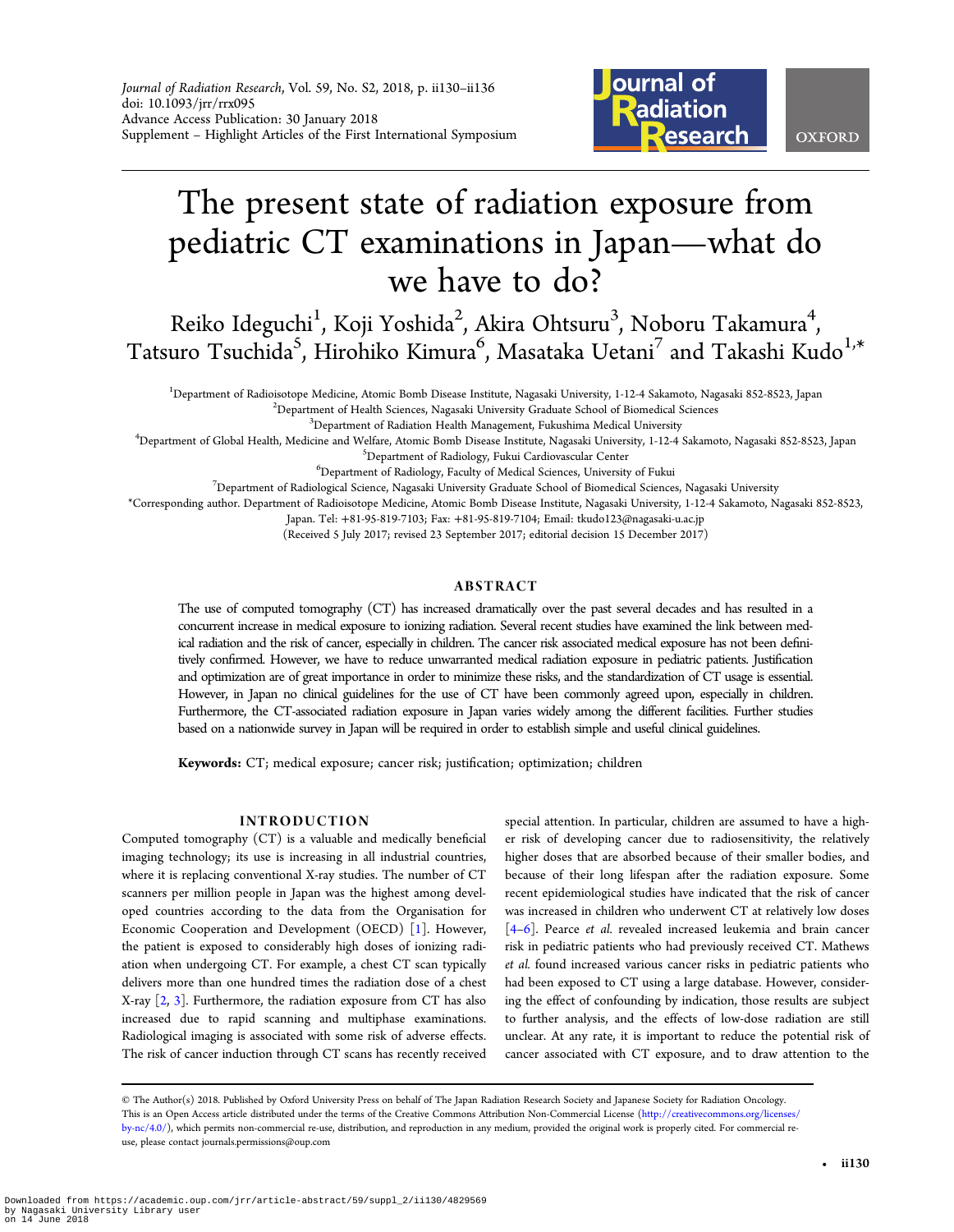# THE CANCER RISKS ASSOCIATED WITH CT EXPOSURE

There are various sources of public radiation, including natural sources (e.g. internal inhalation, ingestion, external cosmic rays, and terrestrial sources), medical radiation, occupational radiation, nuclear power, Pediatric CT examination in Japan • ii131

The use of medical radiation is associated with some risks. Ionizing radiation is a well-established risk factor for cancer [\[10\]](#page-5-0), and the risk in children is higher than that in adults due to the radiosensitivity of their growing and developing organs and tissues. Furthermore, their longer post-exposure life expectancy increases the lifetime risks of developing radiation-induced malignancies in comparison with adults  $[11, 12]$  $[11, 12]$  $[11, 12]$ .

burden in both the USA  $(\sim 50\%)$  [\[8](#page-5-0)] and Japan  $(\gt 60\%)$  [\[9](#page-5-0)] (Fig. 1).

Recently, several studies have examined the link between medical radiation and the risk of cancer, especially in children.



Fig. 1. A comparison of the sources of public radiation worldwide (UNSCEAR 2008) [[7](#page-5-0)], in the USA (2009) [[8](#page-5-0)] and Japan  $(2011)$  [[9](#page-5-0)]. (A) UNSCEAR in 2008. (B) USA in 2009. (C) Japan in 2011. All of the sources that account for <1% of the total radiation burden (i.e. occupational radiation, nuclear power, and nuclear weapons) are labeled 'Misc'. The frequency of medical radiation in the USA and Japan was higher than that in UNSCEAR.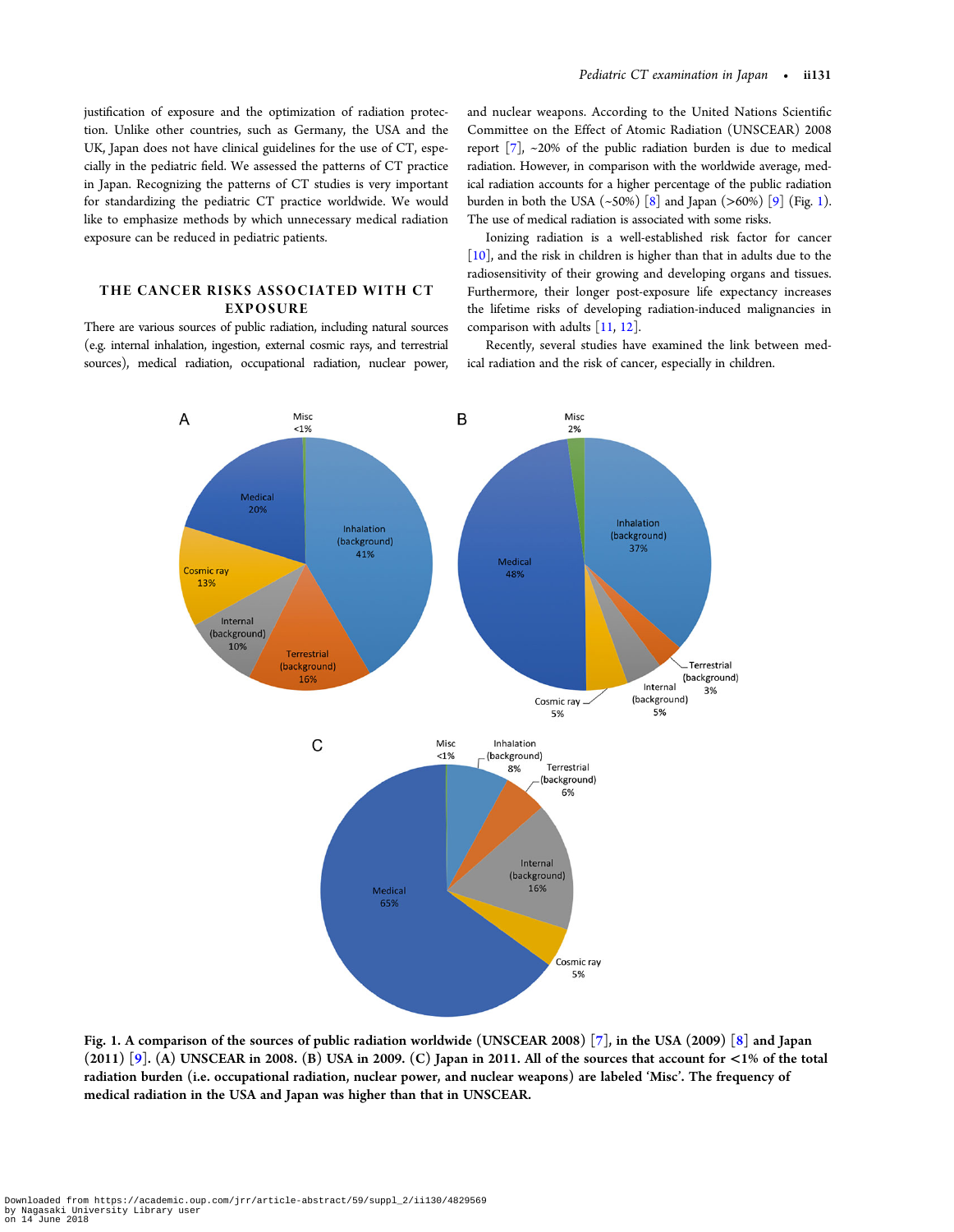In 2001, Brenner et al. estimated the risks of radiation-induced fatal cancer from pediatric CT examinations [[4\]](#page-5-0). The estimated lifetime increase in the cancer mortality risk attributable to the radiation exposure from a CT scan in a 1-year-old are 0.18% and 0.07% for the abdomen and head, respectively. In other words, among the ~600 000 abdominal and head CT examinations performed each year for children in the USA, roughly 500 individuals might die from cancer attributable to CT radiation.

A more recent study performed by Pearce et al.  $[5]$  was the first to show an increased incidence of leukemia and brain cancer in children and adolescents who had received CT. In this retrospective cohort study of 178 604 patients who underwent a CT scan between 1985 and 2002 in various hospitals in the UK, the authors reported excess rates of leukemia and brain cancer. The average follow-up period was a little under 10 years. They estimated that one excess case of leukemia and one excess case of brain cancer would occur per 10 000 head CT scans. They showed significant associations between the estimated radiation doses provided by CT scans to the red bone marrow and brain and the subsequent incidence of leukemia and brain tumors.

Similar increases or projected risks in leukemia, brain, and other solid cancers were reported in the USA  $[13]$ , Taiwan  $[14]$ and Australia [[6](#page-5-0)].

Methews et al. estimated the increased cancer risk directly by comparing the cancer incidence in over 680 000 children and adolescents exposed to CT scans in a comparison cohort of over 10 million unexposed persons of similar age [\[6\]](#page-5-0). Cancer incidence in CT-exposed patients was increased by 24% in comparison with that in unexposed individuals after accounting for age, sex and year of birth [incidence rate ratio (IRR) 1.24]. The IRR was greater for persons exposed at younger ages. There was an excess of 608 cancers among the CT-exposed patients (brain,  $n = 147$ ; other solid,  $n =$ 356; leukemia or myelodysplasia,  $n = 48$ ; and other lymphoid,  $n =$ 57). The authors showed a dose–response relationship, with the IRR increasing by 0.16 for each additional CT scan.

Boice reviewed the literature on radiation epidemiology and recent pediatric CT studies and noted a critical problem: the reasons why the examinations were performed were not known, and these reasons were the probable cause of the subsequent cancer diagnosis [[15\]](#page-5-0). This is 'confounding by indication' (or 'reverse causation'), which is a major bias that frequently contaminates study populations [ $16$ ]. Thus, these studies must be interpreted very carefully because analyzing the risk of medical radiation is very difficult. The cancer risk associated with CT exposure has not yet been definitively confirmed. To clarify this issue, a detailed analysis of the purpose of CT studies should be performed and the risks and benefits of radiological imaging should be determined, especially in children.

# THE NUMBER OF CT SCANNERS AND PEDIATRIC CT EXAMINATIONS IN JAPAN AND OTHER COUNTRIES

Computed tomography (CT) is an essential diagnostic tool in modern medicine. The use of CT is dramatically increasing in all industrial countries, including Japan, because of technical advances [\[7](#page-5-0)].

Berrington de Gonzalez and Darby compared the cancer risk from medical exposure between several developed countries [[17](#page-5-0)]. They concluded that Japan had the highest attributable risks, with 3.2% of the cumulative risk of cancer attributable to diagnostic X-rays. They used the average frequency for all health-care level 1 countries in the main calculations because no data were available for the annual frequency of CT examinations in Japan. Despite this, the higher rates of X-ray examination in Japan in comparison with those in other countries might have influenced the cancer risk.

A report from the UNSCEAR in 2000 stated that there were 64 CT scanners per million people in Japan [\[18](#page-5-0)]. Nishizawa et al. conducted a nationwide survey in 2000 and concluded that there were 87.8 CT units per million people in Japan [\[19\]](#page-5-0). Based on the data from the Organisation for Economic Cooperation and Development (OECD), the number of CT units per million people is gradually increasing (Fig. 2)  $\lceil 1 \rceil$ . In 2014, the number of CT units per million people was 107.1, which was the highest among developed countries (Fig. 3). In the same year, a total of 13 636 medical facilities possessed CT scanners, which is equivalent to the number of convenience stores in Japan  $[20-22]$  $[20-22]$  $[20-22]$  $[20-22]$  (Fig. [4](#page-3-0)).



Fig. 2. The number of CT units per million people in Japan from 1990 to 2014. The number has increased year by year.



Fig. 3. The number of CT units per million people in different countries (data for 2014). There were 107.1 CT units per million people in Japan, which was the highest number among the developed countries.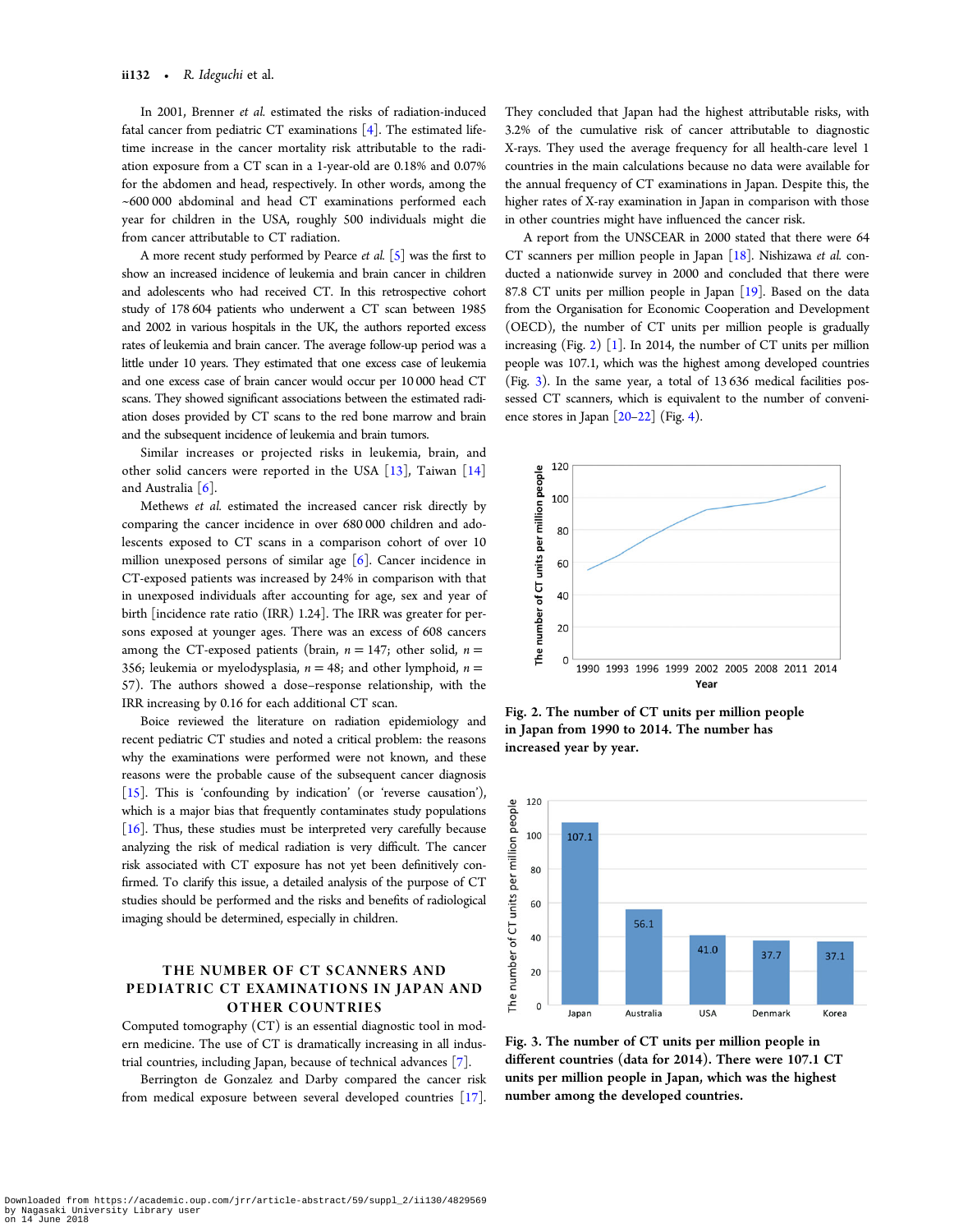<span id="page-3-0"></span>

Fig. 4. A comparison of the number of CT scanners in Japan, and several convenience stores. The number of CT scanners was similar to the number of convenience stores in Japan.

On the contrary, the number of procedures for both total CT and pediatric CT is lower in Japan than in the USA [\[23](#page-5-0)]. In 2006, the number of total CT procedures per thousand people was 166 in Japan and 207 in the USA. Similarly, the number of pediatric CT procedures per thousand people was 32–34 in Japan and 76–94 in the USA. In 2005, there were 64–78 pediatric CT procedures per CT unit in Japan, and 460–590 in the USA; thus, the number of procedures per CT unit in the USA was approximately seven times higher than that in Japan. Furthermore, the number of CT examinations in pediatric patients has not increased in Japan, whereas an increase has been seen in the USA.

Nishizawa estimated—based on a nationwide survey of Japan that was performed in 2000—that 1.14 million CT examinations were performed annually for patients of 0–14 years of age  $[19]$  $[19]$  $[19]$ . Miyazaki estimated that 1.22 million pediatric CT examinations were performed for children of 0–15 years of age in 2003  $[24]$  $[24]$ . Ono estimated that approximately 580 000 and 600 000 CT scans were performed for pediatric patients in 2005 and 2006, respectively [\[23](#page-5-0)].

## A COMPARISON OF PEDIATRIC CT BETWEEN JAPAN AND GERMANY

Recognition of the patterns in CT studies is important, not only for resolving the abovementioned issue of 'confounding by indication', but also for standardizing pediatric CT practices worldwide. For this purpose, we are the first to assess the pediatric CT practice patterns in Japan (Nagasaki University Hospital and Fukushima Medical University Hospital) and to compare the patterns with the German data (Mainz University Medical Center) [\[25\]](#page-5-0). All pediatric patients between 0 and 14 years of age who underwent a CT examination during 2008 to 2010 were included in this study. We investigated the number of CT examinations, the time of the examination and the indication. The indications were classified into several categories, which included tumor-related examinations, trauma, congenital/other typical childhood diseases, and general examination regions ('cranium', 'spine', 'thorax' and 'abdomen').

The mean number of CT examinations per patient was 1.79 in Japanese hospitals, and 1.63 in the German hospital. The overall frequency of CT examinations in Japanese university hospitals did not differ significantly from that in the German hospital. However,

differences were detected in the age distribution of the examined patients and the indications for CT. The proportion of patients of <5 years of age in Japan was significantly higher than that in Germany. The mean age in the Japanese hospitals (5.5 years) was significantly lower than that in the German hospital (7.7 years). Almost 20% of the pediatric CT examinations involved children younger than 12 months of age at the Japanese hospitals (both Nagasaki and Fukushima). In contrast, in the German hospital, fewer CT examinations were performed in patients younger than 12 months of age (2.2%).

At the Japanese hospitals, cranial indications were the most common indications for CT (42% of all CT scans), followed by tumorrelated, trauma-related and abdominal indications. In comparison, trauma-related indications were the common indication for CT at the German hospital (34%), followed by cranial and tumor-related indications. The rates of cranial and abdominal CT scans at the Japanese hospitals were significantly higher in comparison with at the German hospital.

# FUTURE PROSPECTS Justification and optimization

Several studies have examined the link between medical radiation and the cancer risk. Although there is much uncertainty about the cancer risk from CT, it is reasonable to act on the assumption that there may be some risk  $[12, 26]$  $[12, 26]$  $[12, 26]$  $[12, 26]$  $[12, 26]$ . There are two principles for reducing the radiation dose from CT: justification and optimization. According to the principle of justification, the advantages of using ionizing radiation must outweigh the disadvantages. According to the principle of optimization, the radiation dose must be kept as low as is reasonably achievable/practicable (ALARA) [\[27\]](#page-5-0).

The principle of justification is very important but also very difficult to evaluate, because it is difficult to measure quantitatively. Thus, studies on justification are very rare. However, the inappropriate use of medical radiation is a clear violation of the principle of justification, and should be reduced.

Prior consultation before CT examination is important for reducing the inappropriate or excessive use of imaging procedures. Pediatricians and radiologists should discuss whether CT is the best study to perform [[28](#page-5-0)]. These discussions can provide an opportunity to share information, such as the number of imaging tests using ionizing radiation to which the patient has been exposed [\[12](#page-5-0)]. A conference on radiation protection for children could be a first step in educating referring physicians [\[29\]](#page-5-0). It would also be useful to produce risk communication materials and education materials for parents that aim to reduce the number of unnecessary CT examinations. A previous study revealed that one-third of all CT scans were not justified by medical need  $\left[30\right]$  $\left[30\right]$  $\left[30\right]$ . Slovis asked some pediatric radiologists about the percentage of head or body CT scans that they thought they could probably do without and found that the radiologists thought that up to 30% of studies were unnecessary or could be replaced with examinations that did not involve ionizing radiation [\[30\]](#page-6-0). If this is true, perhaps more than 1 million children per year could be being irradiated unnecessarily in the USA. This finding suggests that unnecessary irradiation may occur and that assessments of the justification in daily practice are far from perfect. We should investigate how useful the CT findings are in Japan.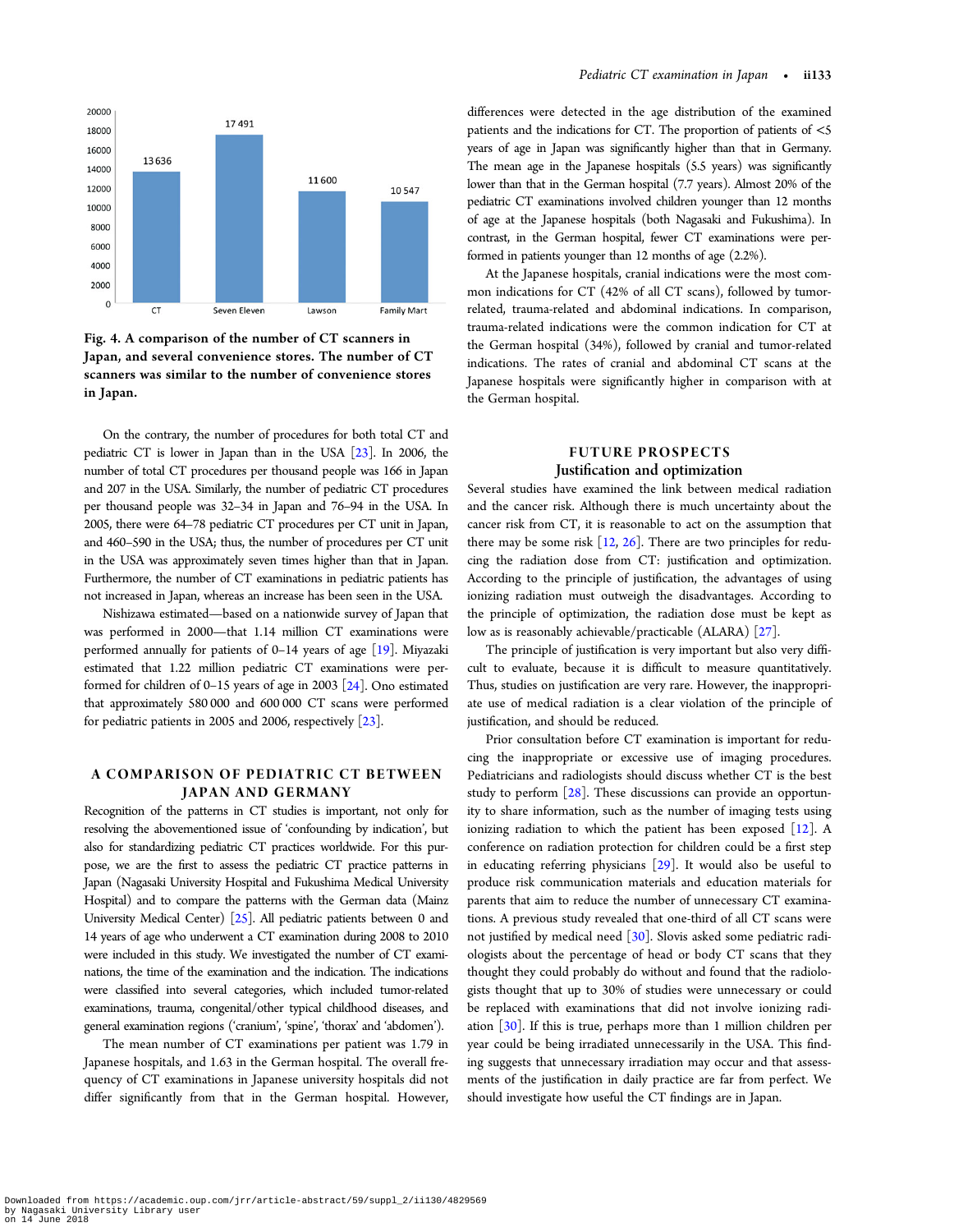The nuclear disaster at the Tokyo Electric Power Company Fukushima Daiichi Nuclear Power Plant on 11 March 2011 resulted in the release of a large amount of radioactive materials into the atmosphere. Yoshida et al. investigated the number and ratio of outpatients who underwent imaging examinations (e.g. CT, X-ray, MRI, US, etc.) at Fukushima Medical University hospital before and after the accident  $\lceil 31 \rceil$  $\lceil 31 \rceil$  $\lceil 31 \rceil$ . The number of outpatients of <10 years of age who underwent CT and X-ray examinations significantly decreased after the accident. On the other hand, a significant increase was observed in the ratio of outpatients of <10 years of age who underwent US. Since the accident, information on the relatively high radiation sensitivity of children has been widely distributed. Recently, Miyazaki also investigated the number of CT examinations at the main children's hospital in Japan before and after the accident  $[32]$  $[32]$  $[32]$ . They found that the number was significantly reduced each year after the accident in comparison with the number in the year before the accident. These results suggest that public awareness of the radiation risk to children increased. Furthermore, from the viewpoint of justification, excess pediatric CT examinations might be avoided by doctors due to the recognition of the risks of radiation exposure. We hope that the increased awareness of radiation exposure has led to a turning point in Japanese pediatric radiology.

To 'optimize' medical radiation, it is very important to understand the quantitative data collected in relation to currently used devices as a starting point. In 2010, Tsushima et al. assessed the current situation of CT use in Japan [[33](#page-6-0)]. They showed that there was very large variation in the levels of CT-associated radiation exposure among institutions. In particular, for lower abdominal CT, the radiation exposure ranged from 2.6 to 19 mSv. Many facilities use quality assessments, including consultation with a physician and assessments based on experience and the manufacturer's recommendations [[34](#page-6-0)].

Tsushima et al. emphasized the importance of the application of reference dose levels to further reduce such institutional differences. Also, the International Commission on Radiological Protection (ICRP) recommended the use of diagnostic reference levels (DRLs) in1996 [\[35\]](#page-6-0). However, DRLs were not set in Japan until 2015, when Takei et al. conducted a nationwide survey on radiation exposure during pediatric CT examinations and established the DRLs in Japan  $\lceil 36 \rceil$  $\lceil 36 \rceil$  $\lceil 36 \rceil$ . They found that the DLP (dose–length product) values for pediatric CT in Japan were higher in comparison with those of other countries  $\left[37-40\right]$  $\left[37-40\right]$  $\left[37-40\right]$  $\left[37-40\right]$  $\left[37-40\right]$ . We should organize a more extensive survey to collect dose data from a large cohort to establish empirical dose distributions for pediatric CT in Japan.

The automatic exposure-control option on the latest generation of scanners is also helping to reduce the CT-related radiation dose in individual patients  $[41]$  $[41]$ . The use of non-ionizing imaging techniques, such as ultrasonography (US) and magnetic resonance imaging (MRI), instead of CT is another approach that can be used to further reduce ionizing radiation exposure  $[41]$ . In cases of suspected appendicitis, the ACR (the American College of Radiology) recommends that ultrasonography or MRI should be performed instead of abdominal CT in pediatric patients. Another way to reduce the CT dose is to limit the number of phases. Multiple scans through the same body part can double or triple the radiation dose

to the patient. A single pass is usually sufficient for diagnostic purposes in most cases in which CT scans are indicated for pediatric patients. The most effective way to reduce the population dose from CT is simply to decrease the number of CT studies. When a CT scan is justified by medical need, the associated risk is small relative to the diagnostic information that will be obtained [[41](#page-6-0)].

In particular, we believe that justification is more important than optimization. To justify the usage of ionizing radiation, the benefits must outweigh the risks. However, little has been reported on the benefits of ionizing radiation. It is necessary to quantify the benefits and risks; however, this is very difficult to accomplish because the individuals that benefit from the use of ionizing radiation in medical practice and those that are put at risk by it are usually different.

# What can we learn from the present state of radiation exposure from CT examinations in Japan and by

comparing the use of CT among developed countries? Yoshida et al. compared the use of pediatric CT between Japan (Nagasaki University Hospital and Fukushima Medical University Hospital) and Germany (Mainz University Medical Center). They found large differences in the frequencies of various indications for CT [\[25](#page-5-0)].

In Japan, the proportion of CT examinations involving pediatric patients was higher than that in Germany (5.1% vs 2.2%). The proportions of cranial and abdominal CT scans in Japan were significantly higher in comparison with those of Germany. These findings might indicate that CT is overused in Japan.

In Germany, specialized pediatric radiologists generally perform pediatric CT, whereas the CT examinations in Japan were conducted by general radiologists who did not specialize in pediatric radiology. Miyazaki et al. showed that, in Japan, the scanning parameters were determined by full-time radiologists in 40% of cases, and by CT technologists in 28% of cases [\[23\]](#page-5-0). This might partly explain the differences between Japan and Germany.

In Germany, the Radiation Protection Commission, together with clinical experts, has developed guidelines for diagnostic radiological procedures. Consequently, the low overall number of CT examinations at Mainz University Medical Center might reflect the effects of these guidelines. The American College of Radiology and the US Society for Pediatric Radiology have also produced recommendations and guidelines for pediatric CT use. Unlike other countries such as Germany, the USA and the UK, Japan does not have commonly agreed upon clinical guidelines for the use of ionizing radiation in diagnostic radiology. At the time of writing, there are no standardized clinical guidelines for pediatric CT in Japan. In 2016, the guidelines for medical imaging were published in Japan. In comparison with the 2013 guidelines, the 2016 guidelines included more content related to pediatric imaging.

From the viewpoint of 'justification', it is important to reduce inappropriate use and to standardize the usage of medical radiation. As shown in the comparison between the three Japanese University Hospitals, standardization has not been achieved in Japan. To resolve this situation, a nationwide survey on medical radiation usage should be conducted. Such a nationwide survey would also be important for 'optimization'. A nationwide survey was only recently conducted to establish the Japanese DRLs; this is roughly 10 years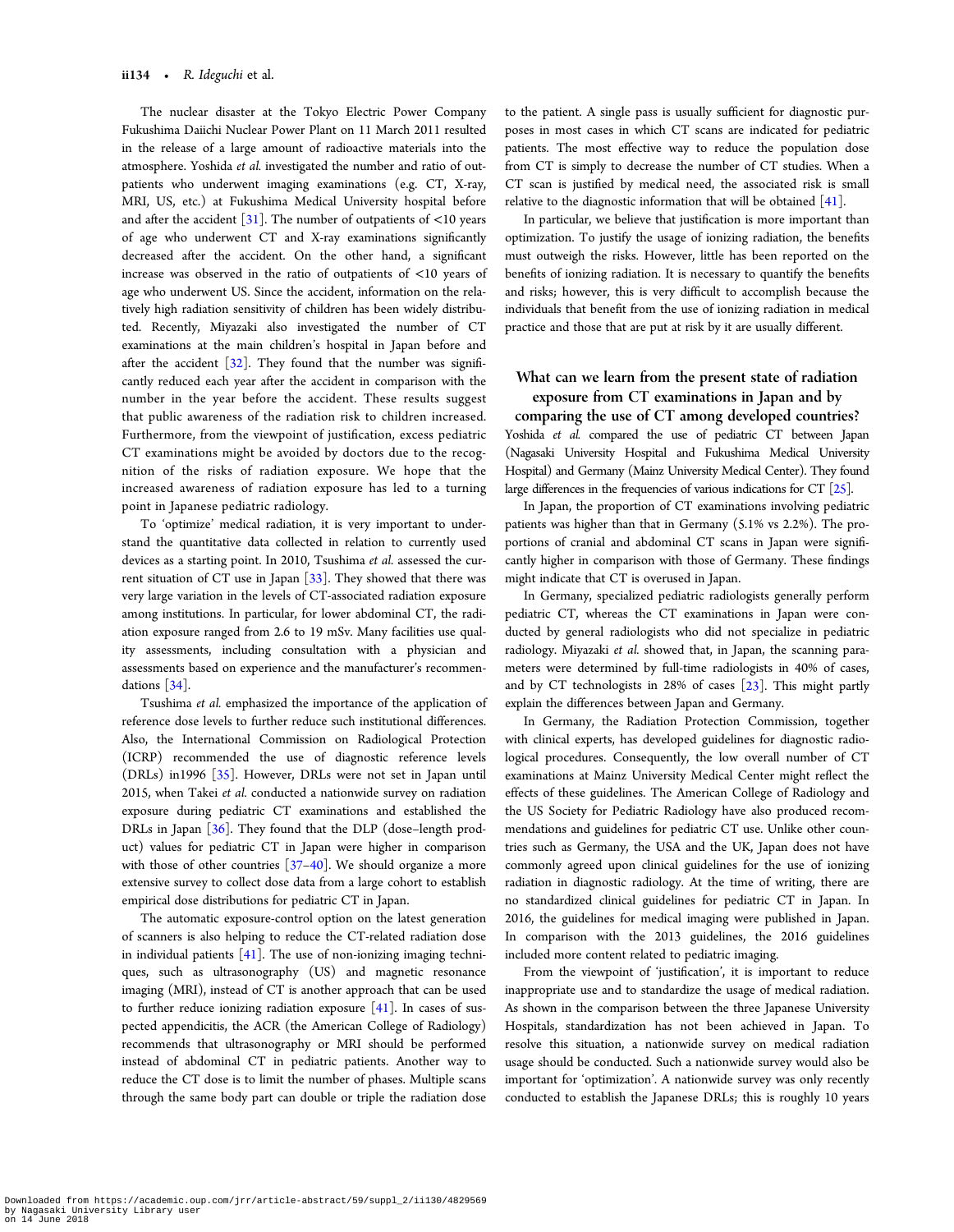<span id="page-5-0"></span>behind other major developed countries and the details are still insufficient. A nationwide survey on how medical radiation is used, including the indications, consequences, and radiation dose, is necessary in order to establish standardized criteria for the appropriate use of medical radiation (for justification), and for establishing standardized imaging procedures and more detailed DRLs (for optimization).

#### ETHICS STATEMENT

Approvals for the study were obtained before the beginning of the study from the Ethics Committee of Nagasaki University Hospital (No. 10042553). The study was conducted in accordance with the guidelines set out in the Declaration of Helsinki. All the data used in this study were analyzed anonymously and securely protected under the supervision of the data protection officer of each hospital.

#### CONFLICT OF INTEREST

The authors have no conflicts of interest directly relevant to the content of this article.

## FUNDING

This work was performed under institutional funds.

#### REFERENCES

- 1. Organisation for Economic Co-operation and Development (OECD). OECD.Stat. [http://stats.oecd.org/Index.aspx?DataSetCode](http://stats.oecd.org/Index.aspx?DataSetCode=HEALTH_REAC)= [HEALTH\\_REAC](http://stats.oecd.org/Index.aspx?DataSetCode=HEALTH_REAC) (20 June 2017, date last accessed)
- 2. Linet MS, Kim KP, Rajaraman P. Children's exposure to diagnostic medical radiation and cancer risk: epidemiologic and dosimetric considerations. Pediatr Radiol 2009;39:S4–26.
- 3. Mettler FA Jr, Huda W, Yoshizumi TT et al. Effective doses in radiology and diagnostic nuclear medicine: a catalog. Radiology 2008;248:254–63.
- 4. Brenner DJ, Bliston CD, Hall EJ et al. Estimated risks of radiation-induced fatal cancer from pediatric CT. Am J Roentgenol 2001;176:289–96.
- 5. Pearce MS, Salotti JA, Little MP et al. Radiation exposure from CT scans in childhood and subsequent risk of leukaemia and brain tumours: a retrospective cohort study. Lancet 2012;380: 499–505.
- 6. Mathews JD, Forsythe AV, Brady Z et al. Cancer risk in 680,000 people exposed to computed tomography scans in childhood or adolescence: data linkage study of 11 million Australians. BMJ 2013;346:f2360.
- 7. United Nations Scientific Committee on the Effects of Atomic Radiation (UNSCEAR). Sources and effects of ionizing radiation. UNSCEAR 2008 Report Volume 1, Annex A: Medical radiation exposures. New York, 2010.
- 8. Schauer DA, Linton OW. NCRP Report No. 160, ionizing radiation exposure of the population of the United States, medical exposure—are we doing less with more, and is there a role for health physicists? Health Phys 2009;97:1–5.
- 9. NSRA. Shinban Seikatsu Kankyu Houshasen (Kokumin senryou no santei), 2011 (in Japanese).
- 10. IARC Working Group. Ionizing radiation, Part 1: X- and gamma (γ)-radiation, and neutrons. In: IARC Monographs on the

Evaluation of Carcinogenic Risks to Humans, Vol. 75. Lyon: International Agency for Research on Cancer, 1999.

- 11. ICRP, Khong PL, Ringertz H, Donoghue V et al. ICRP publication 121: radiological protection in paediatric diagnostic and interventional radiology. Ann ICRP 2013;42:1–63.
- 12. Brody AS, Frush DP, Huda W et al. Radiation risk to children from computed tomograpy. Pediatrics 2007;120:677–82.
- 13. Miglioretti DL, Johnson E, Williams A et al. The use of computed tomography in pediatrics and the associated radiation exposure and estimated cancer risk. JAMA Pediatr 2013;167:700–7.
- 14. Huang WY, Muo CH, Lin CY et al. Paediatric head CT scan and subsequent risk of malignancy and benign brain tumour: a nation-wide population-based cohort study. Br J Cancer 2014; 110:2354–60.
- 15. Boice JD Jr. Radiation epidemiology and recent paediatric computed tomography studies. Ann ICRP 2015;44:236–48.
- 16. Kyriacou DN, Lewis RJ. Confounding by Indication in Clinical Research. JAMA 2016;316:1818–9.
- 17. Berrington de González A, Darby S. Risk of cancer from diagnostic X-rays: estimates for the UK and 14 other countries. Lancet 2004;363:345–51.
- 18. United Nations Scientific Committee on the Effect of Atomic Radiation (UNSCEAR). Sources and effects of ionizing radiation. UNSCEAR 2000 Report, 2000.
- 19. Nishizawa K, Matsumoto M, Iwai K et al. Survey of CT practice in Japan and collective effective dose estimation. Nihon Igaku Hoshasen Gakkai Zasshi 2004;64:151–8.
- 20. Seven-eleven Japan Co. Ltd. [http://www.sej.co.jp/company/](http://www.sej.co.jp/company/index.html) [index.html](http://www.sej.co.jp/company/index.html) (19 June 2017, date last accessed) (in Japanese).
- 21. Lawson. <http://www.lawson.co.jp/company/corporate/> (19 June 2017, date last accessed) (in Japanese).
- 22. FamilyMart. <http://www.family.co.jp/company.html> (19 June 2017, date last accessed) (in Japanese).
- 23. Ono K, Yoshitake T, Hasegawa T et al. Estimation of the number of CT procedures based on a nationwide survey in Japan. Health Phys 2011;100:491–6.
- 24. Miyazaki O, Kitamura M, Masaki H et al. Current practice of pediatric MDCT in Japan: survey results of demographics and age-based dose reduction. Nihon Igaku Hoshasen Gakkai Zasshi 2005;65:216–23.
- 25. Yoshida K, Krille L, Dreger S et al. Pediatric computed tomography practice in Japanese university hospitals from 2008–2010: did it differ from German practice? J Radiat Res 2017;58: 135–41.
- 26. Rehani MM. I am confused about the cancer risks associated with CT: how can we summarize what is currently known? Am J Roentgenol 2015;205:W2–3.
- 27. Kudo T Ideguchi R. The effects of medical radiation: a few things nuclear cardiologists must know. Ann Nucl Cardiol 2015; 1:35–42.
- 28. Linet MS, Kim KP, Rajaraman P. Children's exposure to diagnostic medical radiation and cancer risk: epidemiologic and dosimetric considerations. Pediatr Radiol 2009;39:S4.
- 29. Strauss KJ, Goske MJ, Kaste SC et al. Image gently: ten steps you can take to optimize image quality and lower CT dose for pediatric patients. Am J Roentgenol 2010;194:868–73.